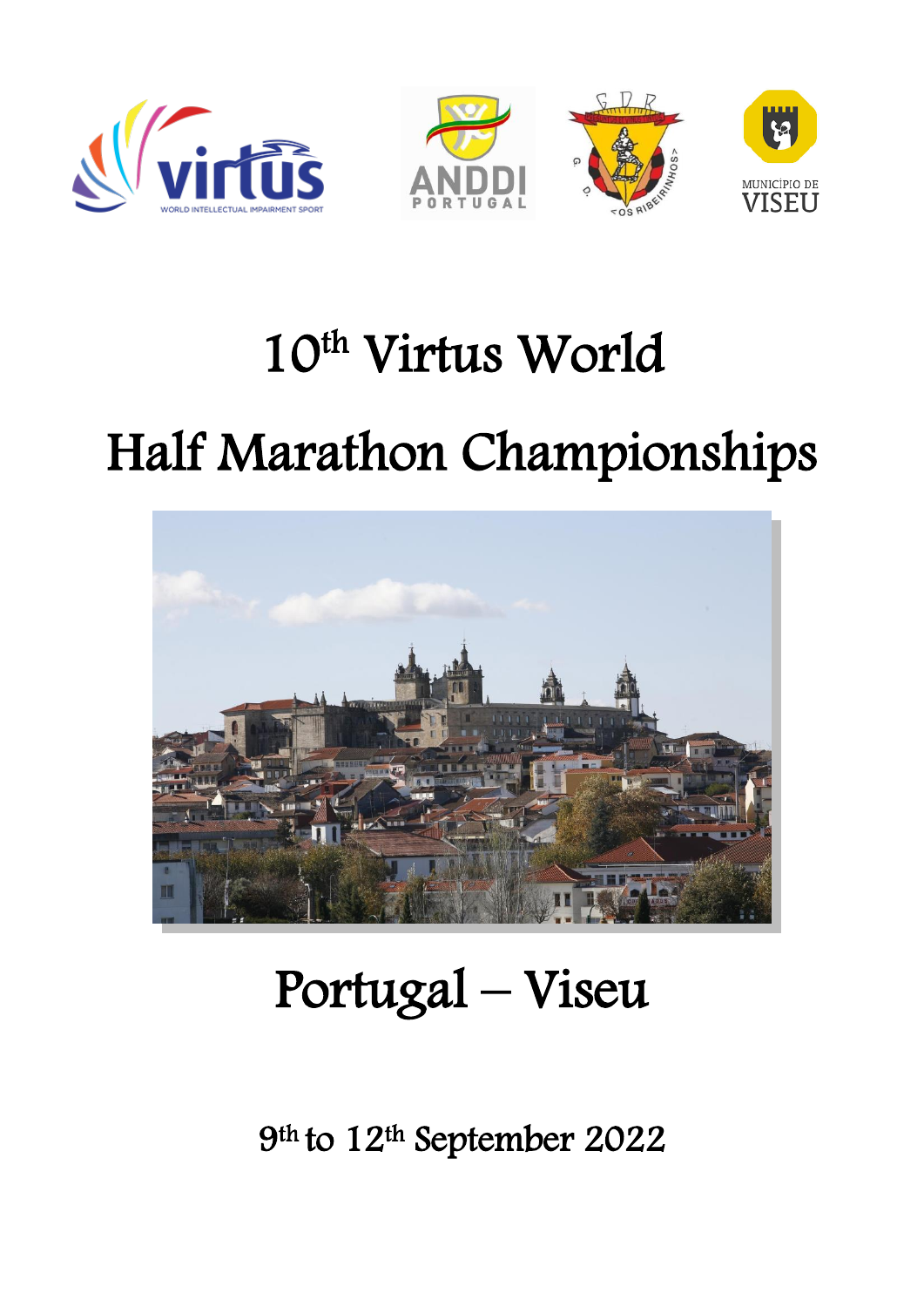

## **INVITATION TO THE**

#### **2022 Virtus World Half Marathon Championships**

#### **Viseu - Portugal**

#### **9 th to 12th September**

Dear sport friends,

The Organising Committee supported by ANDDI-Portugal the Portuguese Sports Association for Intellectual Development and VIRTUS the International Federation for Athletes with Intellectual Impairments, have the pleasure to invite you to the 10th edition of **"VIRTUS World Half Marathon Championships"** to be held in **Viseu, Portugal**, **next 9 th to 12th September 2022**.

Enclose we send you all the information about this event.

We do hope you will appreciate the hospitality of our country, and would be grateful for your confirmation and participation.

I would be grateful for your confirmation and participation, so please send us your **intent of participation before May 31 th** 2022.

We hope to see you all next September in VISEU - PORTUGAL.

**Will you participate at the "2022 VIRTUS WORLD HALF MARATHON CHAMPIONSHIPS"?**





**Country – \_\_\_\_\_\_\_\_\_\_\_\_\_\_\_\_\_\_\_\_\_**

Yours sincerely,

José Costa Pereira President ANDDI-Portugal

#### **FOR CONTACT**: António Pereira

E-mail: [info@anddi.pt](mailto:info@anddi.pt) / [antonio.pereira@anddi.pt](mailto:antonio.pereira@anddi.pt) Phone: + 351 227 129 138 Mobil: + 351 917 542 395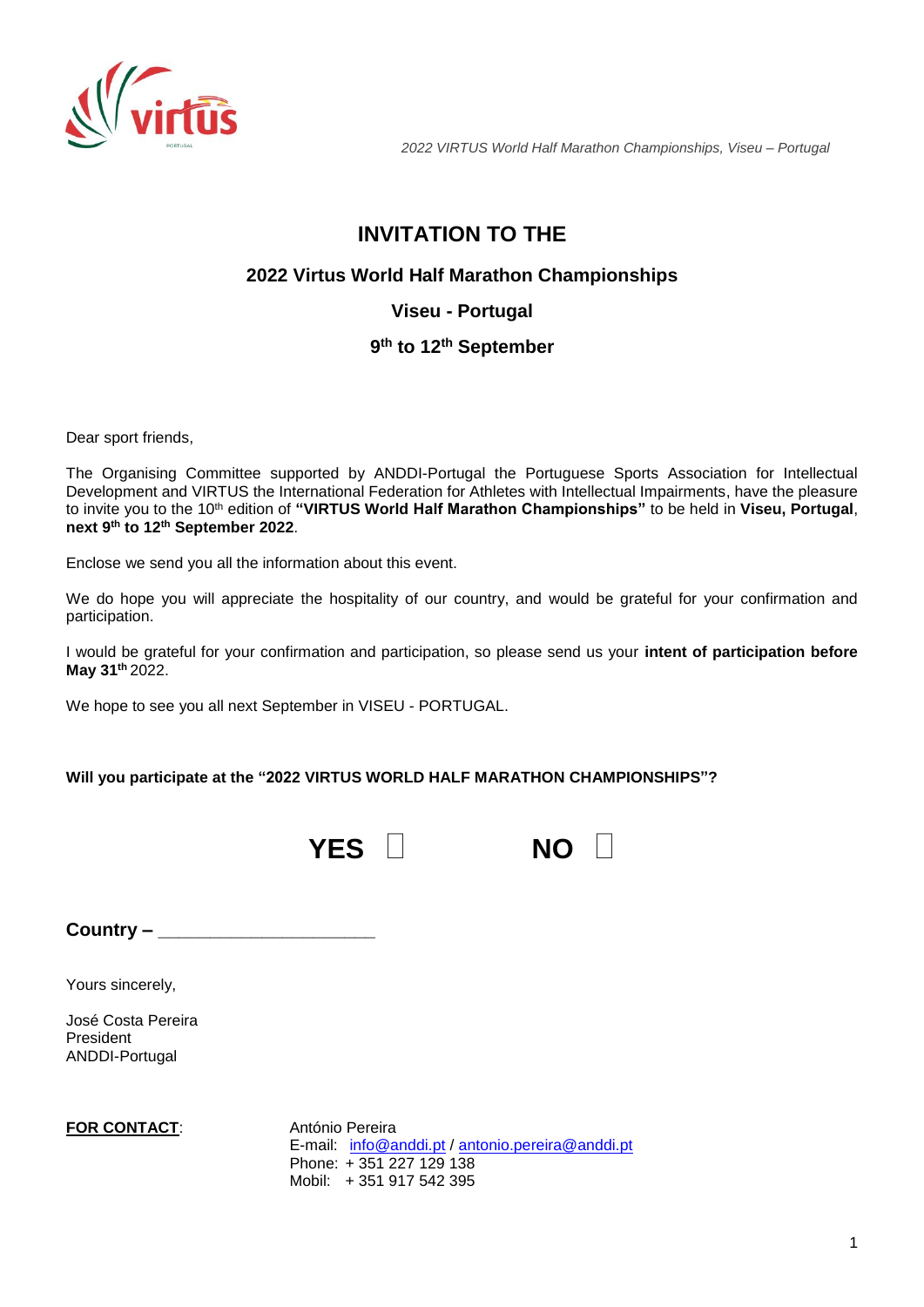

# **INFORMATION**

#### **1. ORGANISATION**

ANDDI-Portugal - the Portuguese Sports Association for Intellectual Development Grupo Desportivo "Os Ribeirinhos" AAV - Viseu Athletics Association

#### **2. STATUS - Sanctioned by**

VIRTUS - International Federation for Athletes with Intellectual Impairments

#### **3. TECHNICAL SUPPORT**

FPA – Portuguese Athletics Federation

#### **4. LANGUAGE**

English is the official language of VIRTUS event. All material and information will be available in English. The organisers will provide each team with a volunteer for translation.

#### **5. DATE**

9<sup>th</sup> to 12<sup>th</sup> September 2022

#### **6. VENUE**



Viseu is a Portuguese city belonging to the Central region but which is in the north of Portugal and is sited about 280Km of Lisbon and 140km from Oporto.

#### **7. AIRLINES**

Direct Fly from several main Airports to the Oporto International Airport.

The Organising Committee will provide transportation from and to the airport, as well during the Championships.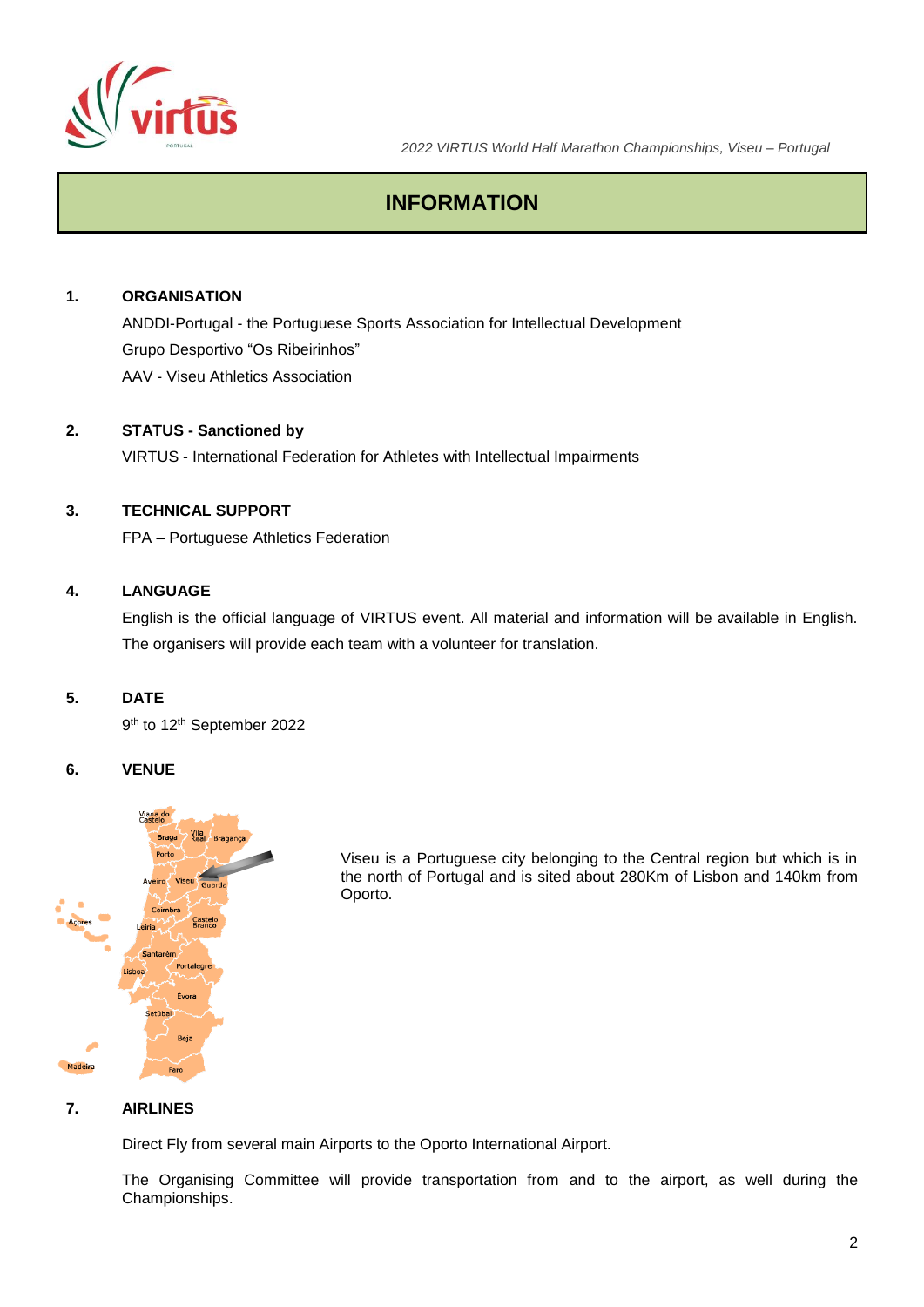

#### **8. VISA REQUIREMENT**

Visa to come to Portugal might be required for some countries

#### **9. ACCOMODATION AND FOOD**

The Organising Committee provides a **full board logistic facilities** which includes accommodation and meals in a comfortable hotel (twin and triple rooms) close to the start of the race (city centre).

#### **10. INSURANCE**

The Organising Committee ensures satisfactory arrangements in respect of public liability and professional indemnity.

Participating member organisations are responsible for their own insurance requirement for travel, personal accident, liability and medical matters.

#### **11. SOCIAL PROGRAMME**

*To be defined later*

#### **12. PROVISIONAL SCHEDULED PROGRAMME**

| September 9th, Friday                 | <b>Arrival of Delegations</b>                                                  |
|---------------------------------------|--------------------------------------------------------------------------------|
| September 10 <sup>th</sup> , Saturday | <b>Training Session</b><br>Social Programme<br><b>Technical Meeting</b>        |
| September 11 <sup>th</sup> , Sunday   | Competition<br><b>Awards Ceremony</b><br>Final Lunch<br>Departure (by evening) |
| September 12 <sup>th</sup> , Monday   | Departure                                                                      |

#### **13. SPORTS RULES AND REGULATIONS**

According the World Athletics (former IAAF) and the VIRTUS rules.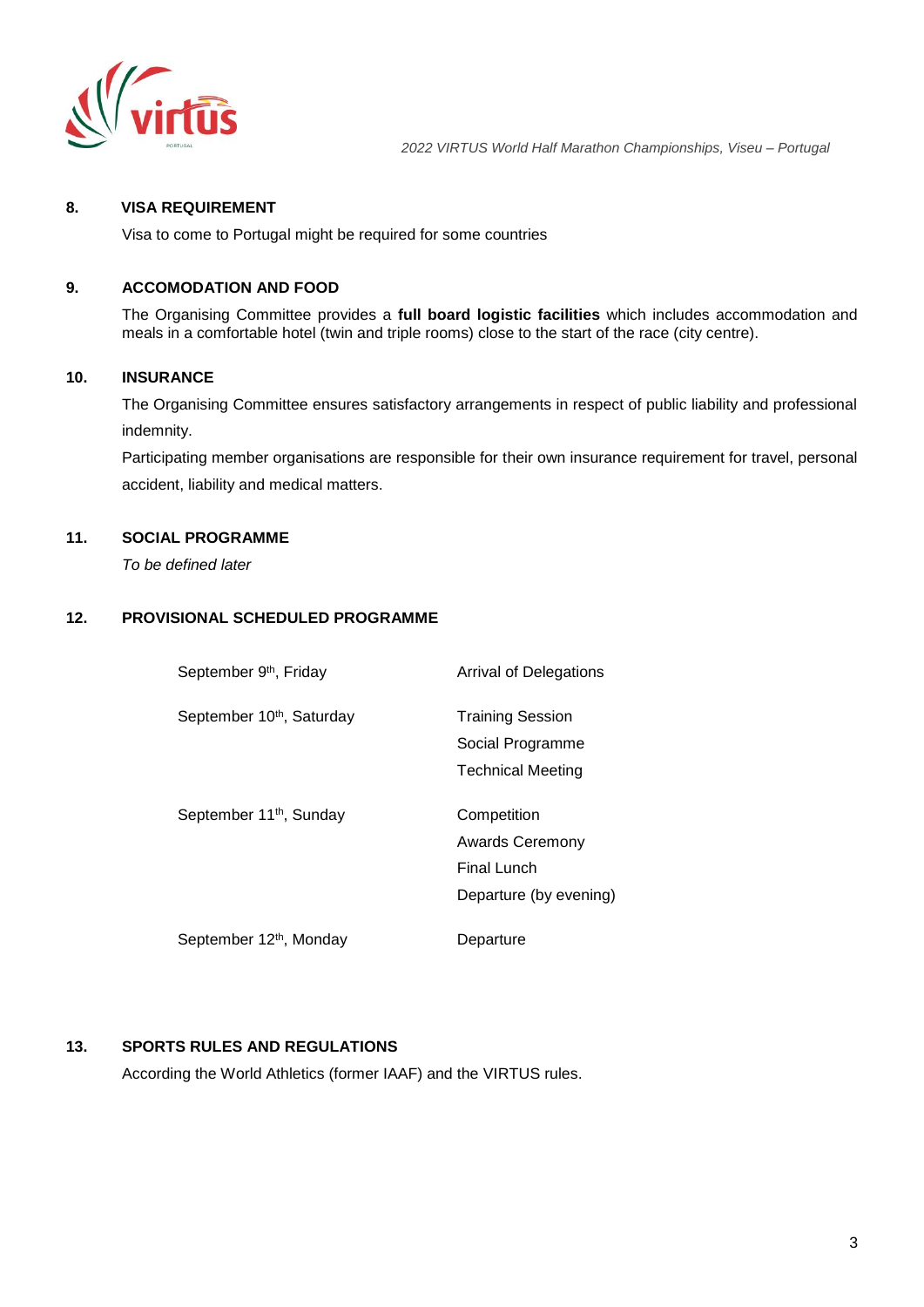

#### **14. ELIGIBILITY / ACCREDITATION / MEDICAL PROVISION / DOPING**

- **- Eligibility of athletes**: all participants should be registered with VIRTUS and should appear on the VIRTUS master list until July 31<sup>th</sup>.
- **- Accreditation cards**: will be issued to each athlete after she/he personably has proved her/his passport to a VIRTUS officer.
- **- Medical support**: will be available at competition venues and accommodation.
- **- Doping Control**: Doping Control will be ensured by the Portugal Doping Control Unit.

#### **15. PARTICIPANTS**

No limit number of participants per country; For the Team Competition a country has to register a minimum of 3 competitors' men and/or women.

#### **16. REGISTRATION FORMALITIES**

| a. Intention of Participation                                 | - before $31th$ May 2022  |
|---------------------------------------------------------------|---------------------------|
| b. $1st$ entry form (by number) and payment of 30%            | - before $30th$ June 2022 |
| c. $2^{nd}$ Entry form (by names), Arrival form and final 70% | - before 31th July 2022   |

#### **17. ENTRY FEE for the WHOLE PACKAGE**

300 EURO per person for all members of the delegation (athletes, coaches and staff), for accommodation in twin or triple rooms, full board, transport from / to Oporto Airport, local transports, social programme, and all ceremonies are included in the whole package.

#### **18. VIRTUS Accreditation fee**

Virtus Capitation Fee (per team member, players + staff) of €70,00 (equivalent to US\$75).

#### **19. PAYMENT FORMALITIES**

The Entry Fee must be paid to:

| <b>BANK</b>         | Caixa Geral de Depósitos                                 |
|---------------------|----------------------------------------------------------|
| <b>ACCOUNT NAME</b> | ASSOCIACAO NACIONAL DESPORTO DESENVOLVIMENTO INTELECTUAL |
|                     | PORTUGAL ANDDI PORTUGAL                                  |
| <b>NIB</b>          | 0035 0888 00088552030 39                                 |
| <b>IBAN</b>         | PT50 0035 0888 00088552030 39                            |
| <b>SWIFT CODE</b>   | <b>CGDIPTPL</b>                                          |
| <b>ADRESS</b>       | Avenida da República, 879                                |
|                     | 4400-280 Vila Nova de Gaia - Portugal                    |
| Specification:      | Name of your country + Virtus HM Viseu 2022              |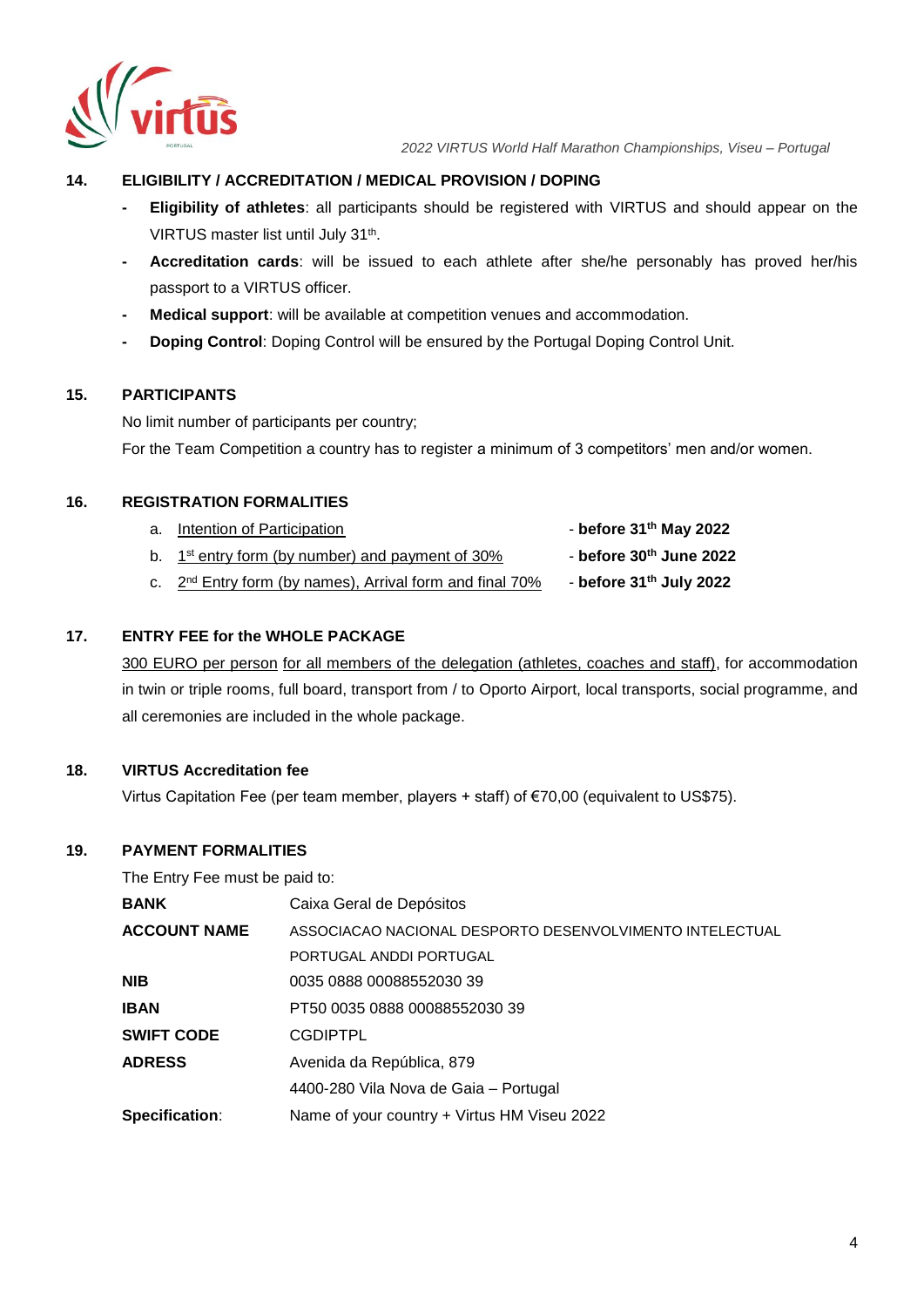

#### **20. CANCELLATION POLICY**

According to the Virtus terms of entry available at virtus.sport (point 21 above), in addition, and due to the additional uncertainties caused by the worldwide covid pandemic, please note the following:

Athlete or team withdrawing:

|               | <b>Before first entry</b><br>deadline | <b>Before final entry</b><br>deadline | <b>After final entry</b><br>deadline |
|---------------|---------------------------------------|---------------------------------------|--------------------------------------|
| 30% first     | 100% refunded                         | 50% amount                            | 0% amount                            |
| entry/deposit |                                       | refunded                              | refunded                             |
| 70% final     | n/a                                   | 50% amount                            | 50% amount                           |
| entry/balance |                                       | refunded                              | refunded                             |

Cancellation of event by LOC:

|               | <b>Before first entry</b><br>deadline | <b>Before final entry</b><br>deadline | After final entry<br>deadline |
|---------------|---------------------------------------|---------------------------------------|-------------------------------|
| 30% first     | 100% refunded                         | 95% amount                            | 0% amount                     |
| entry/deposit |                                       | refunded                              | refunded                      |
| 70% final     | n/a                                   | 90% amount                            | 90% amount                    |
| entry/balance |                                       | refunded                              | refunded                      |

All other costs, for example flights, insurance etc. are entirely the responsibility of the member organisation/team.

#### **21. ORGANISATION AND INFORMATION OFFICE**

ANDDI – Portugal, ASSOCIAÇÃO NACIONAL DE DESPORTO PARA DESENVOLVIMENTO INTELECTUAL

Rua Profª. Angélica Rodrigues, 46 S/7 – 4405-269 VN Gaia - Portugal Phone: +351 227 129 138 / 9

Mobil phone: +351 918 682 259

Fax: +351 227 129 143

E-mail: [info@anddi.pt](mailto:info@anddi.pt) [antonio.pereira@anddi.pt](mailto:antonio.pereira@anddi.pt)

Website: [www.anddi.pt](http://www.anddi.pt/)

Vila Nova de Gaia - Portugal, 15th April 2022 José Costa Pereira ANDDI-Portugal President LOC Virtus HM Viseu 2022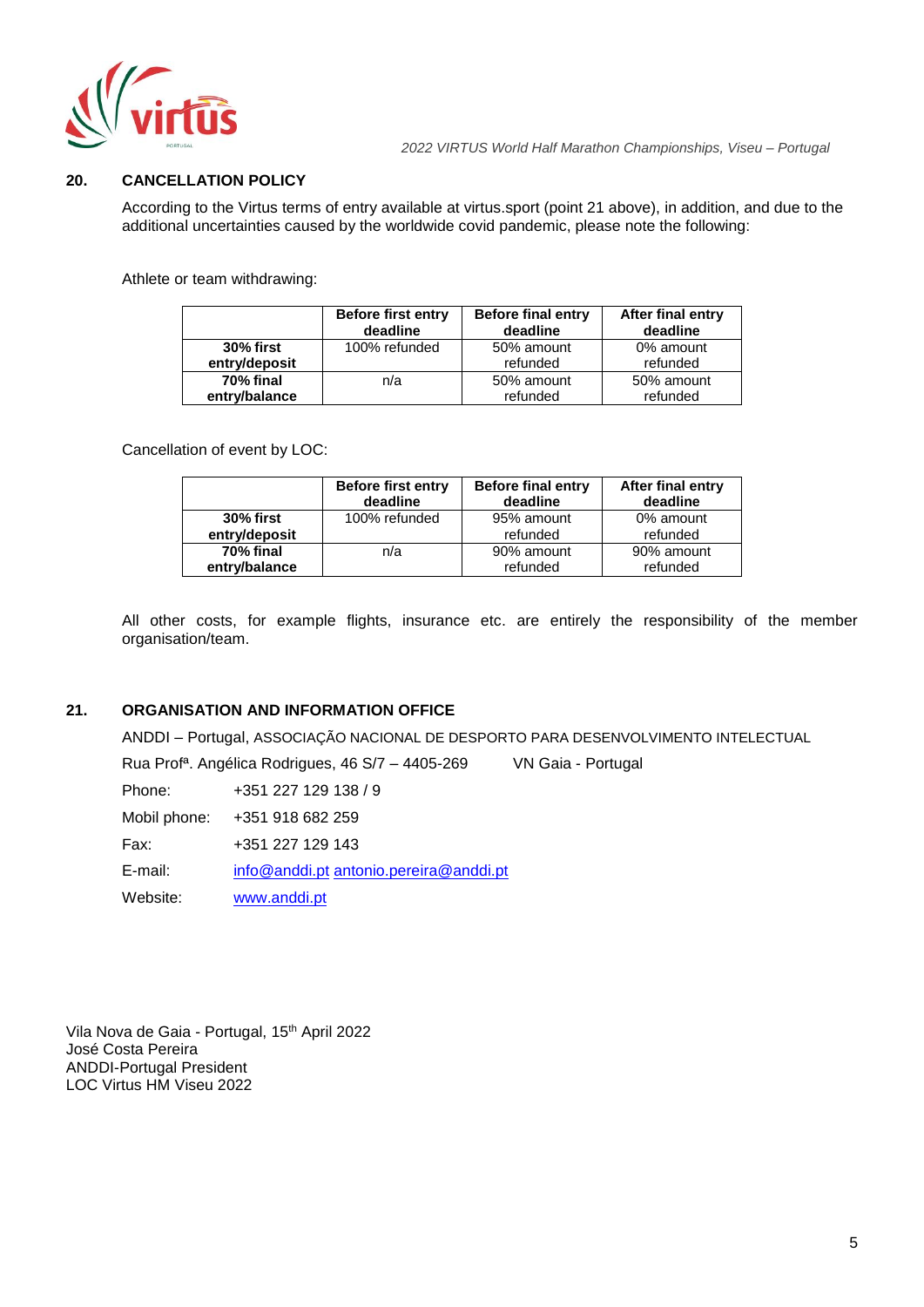

# **1st ENTRY** – DELEGATION FORM (1)

| <b>COUNTRY</b>       |  |
|----------------------|--|
| <b>VIRTUS MEMBER</b> |  |
| Address              |  |
| <b>Postal Code</b>   |  |
| Telephone            |  |
| Fax                  |  |
| E-mail               |  |
| Contact person       |  |
| Position             |  |

| 1st ENTRY (Number)                 | MALE | FEMALE | <b>TOTAL</b> |
|------------------------------------|------|--------|--------------|
| Number of Athletes                 |      |        |              |
| Number of Coaches / Team Officials |      |        |              |
| <b>Total of Delegation</b>         |      |        |              |

We have read/acknowledge the **VIRTUS EVENT ENTRY POLICY AND TERMS & CONDITIONS**  $\Box$ 

### ENTRY FEE

The 30% of Entry Fee (not refundable) must be paid at the same time of the 1st Entry **no later than 30th June 2022** to:

| <b>BANK</b>       | Caixa Geral de Depósitos              |
|-------------------|---------------------------------------|
| <b>NIB</b>        | PT50 0035 0888 00088552030 39         |
| <b>SWIFT CODE</b> | <b>CGDIPTPL</b>                       |
| <b>ADRESS</b>     | Avenida da República, 879             |
|                   | 4400-280 Vila Nova de Gaia - Portugal |

| <b># Persons: <math>\_\_\ x</math> Entry Fee (€300,00 Euro)</b>            |         | (Amount 1)   |
|----------------------------------------------------------------------------|---------|--------------|
| <b># Persons: <math>\quad</math> x Virtus Capitation Fee (€70,00 Euro)</b> |         | (Amount 2)   |
| TOTAL Delegation Payment (Amount 1 + Amount 2)                             | $=$ $-$ | Total Amount |

**Please return this form to ANDDI-Portugal Before 30th June 2022 with the 1 st payment (30%) E-mail: [info@anddi.pt](mailto:info@anddi.pt) / [antonio.pereira@anddi.pt](mailto:antonio.pereira@anddi.pt)**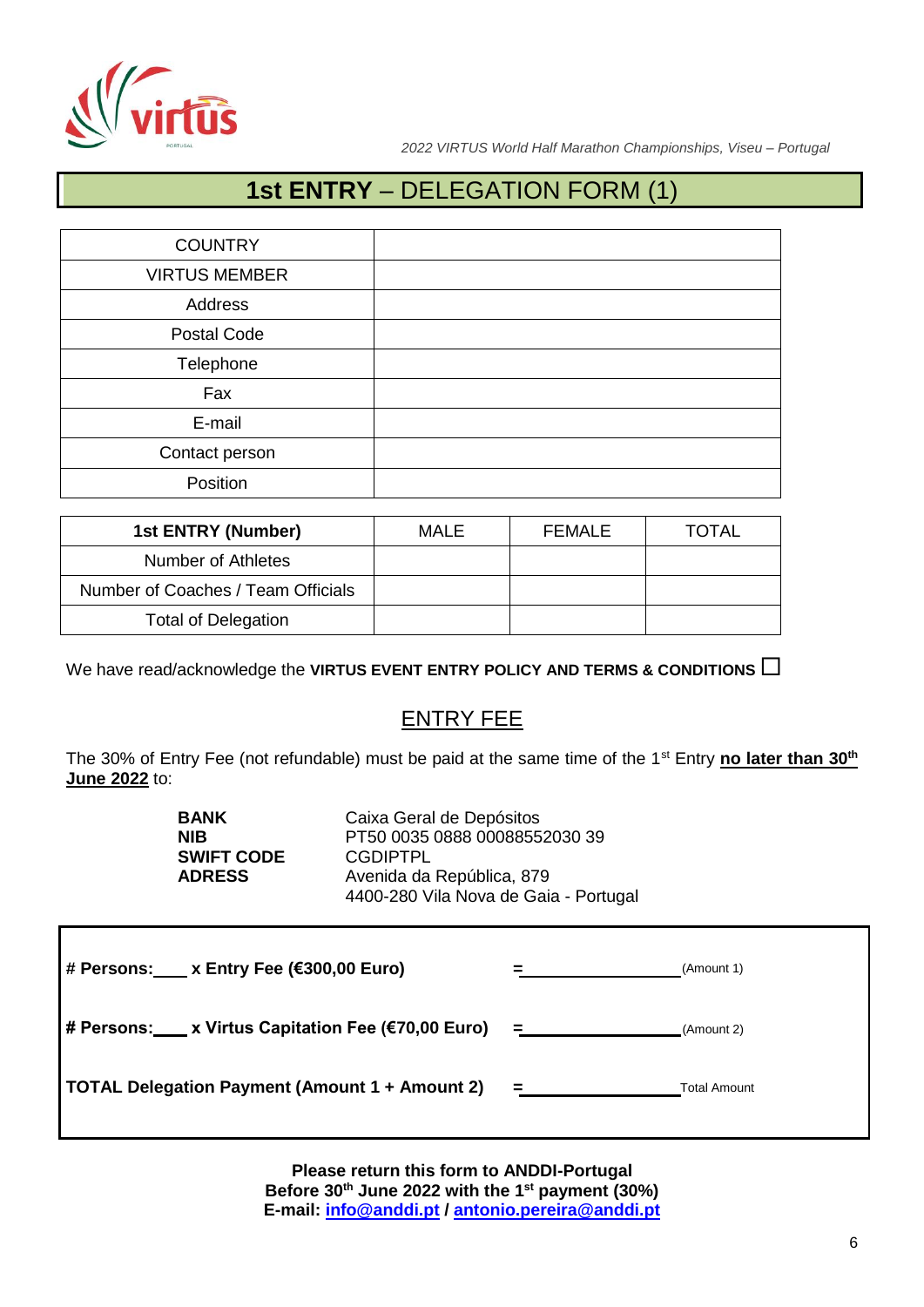

# **2 nd ENTRY FORM** (2) **COUNTRY**

#### **ATHLETES**

|                | <b>Surname</b> | <b>Given Name</b> | Date of Birth<br>dd / mm / yyyy | Gender<br>(F/M) | # VIRTUS License |
|----------------|----------------|-------------------|---------------------------------|-----------------|------------------|
| 1              |                |                   |                                 |                 |                  |
| $\overline{2}$ |                |                   |                                 |                 |                  |
| 3              |                |                   |                                 |                 |                  |
| 4              |                |                   |                                 |                 |                  |
| 5              |                |                   |                                 |                 |                  |
| 6              |                |                   |                                 |                 |                  |
| $\overline{7}$ |                |                   |                                 |                 |                  |
| 8              |                |                   |                                 |                 |                  |
| 9              |                |                   |                                 |                 |                  |
| 10             |                |                   |                                 |                 |                  |

#### **TEAM MANAGER / STAFF / COACHES**

|       | <b>Surname</b> | <b>Given Name</b> | Date of Birth<br>dd / mm / yyyy | Gender<br>(F/M) | <b>Official Position</b> |
|-------|----------------|-------------------|---------------------------------|-----------------|--------------------------|
|       |                |                   |                                 |                 |                          |
| 2     |                |                   |                                 |                 |                          |
| 3     |                |                   |                                 |                 |                          |
| 4     |                |                   |                                 |                 |                          |
| 5     |                |                   |                                 |                 |                          |
| $\,6$ |                |                   |                                 |                 |                          |

**Please return this form to ANDDI-Portugal With the final payment (70%) No later than 31th July 2022 E-mail: [info@anddi.pt](mailto:info@anddi.pt) / [antonio.pereira@anddi.pt](mailto:antonio.pereira@anddi.pt)**